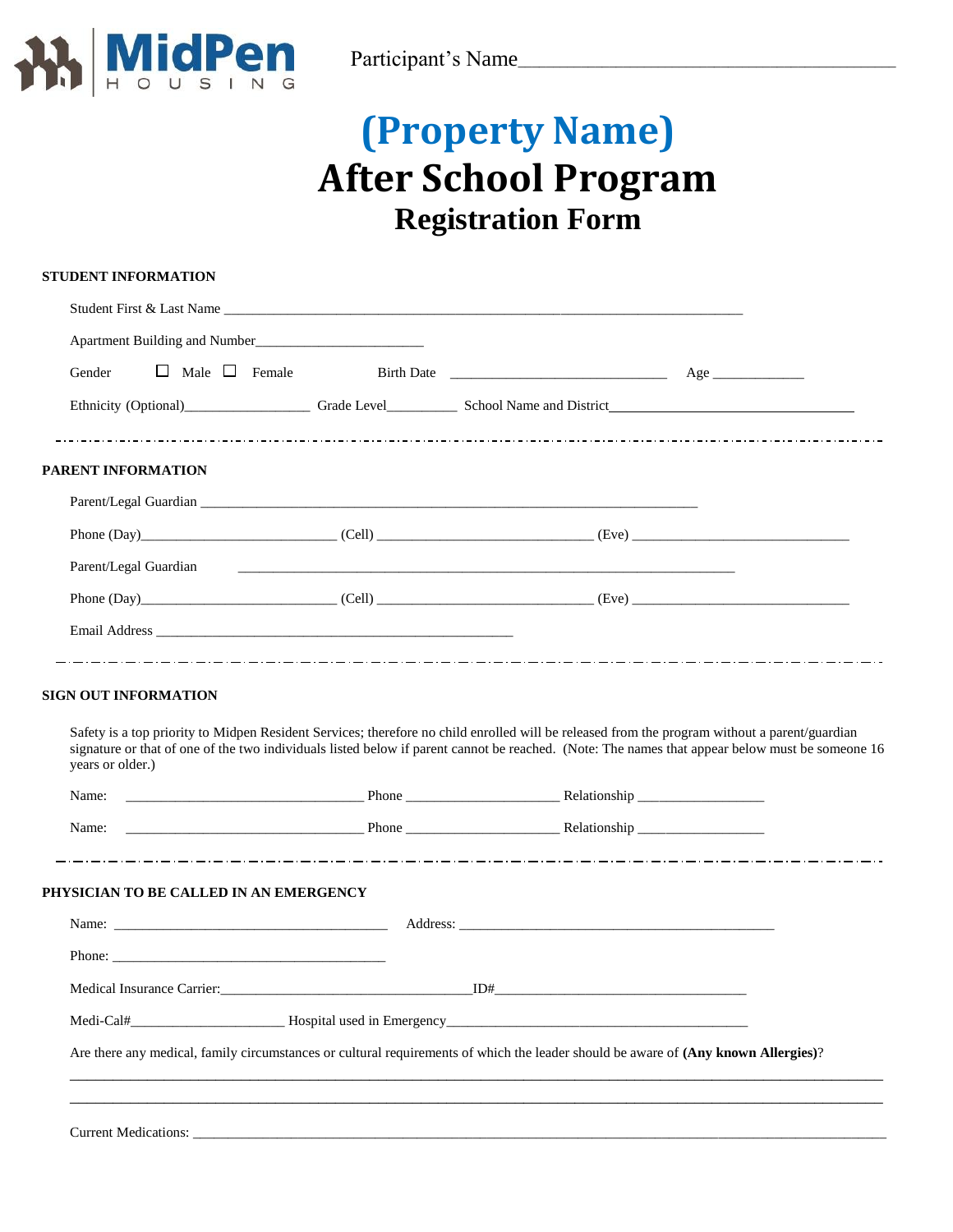### **Please read the following and sign at the bottom:**

I, the undersigned parent or legal guardian of the above named child, do hereby give my permission for the child named above to participate in the activities identified above planned by MidPen and its affiliated entities. I am aware of and consent to the scope of the activity to be engaged in and mode of transportation being employed. I understand that participation in MidPen program activities requires an acceptance of risk. I am aware of and accept the risks associated with the activity to be engaged in and the mode of transportation being used.

I certify that the indicated participant(s) is/are in good physical and mental health and has/have never been declared medically ineligible for athletic competition. I further certify that the above mentioned participant(s) has/have had no previous pre-existing medical condition or injury, listed as, but not limited to exercise induced asthma, cardio or pulmonary (lung) disease, abnormal organ deficiencies, and head or neck injuries which may limit playing abilities. I understand that participation in MidPen program activities requires an acceptance of risk. With my signature, on behalf of myself and the above named child I hereby waive, release and hold harmless the sponsors, promoter and all other persons and entities associated with MidPen programs and events from any and all claims, demands, actions, causes of action, obligations, debts, damages, losses, liens, liabilities, costs, attorneys fees, debts and expenses of every kind and nature whatsoever, in law or in equity, known or unknown, fixed or contingent, including any and all rights to subrogation therefore which arise out of, result from or are related to the above-named child's participation in the activities set forth herein

If I cannot be reached in case of an emergency, I hereby and authorize MidPen Resident Services Corporation or its affiliates to contact 911 or a medical facility or physician of their choice to provide proper treatment and that I will be responsible for all expenses arising out of or related to such treatment. I hereby authorize and consent to any x-ray examination, anesthetic, medical and/or surgical diagnosis or treatment and hospital care which is deemed necessary and is rendered under the general or special supervision of any licensed physician or surgeon or the medical staff of an emergency medical service provider or a licensed hospital, whether such examination, diagnosis, or treatment is rendered at the office of the physician or surgeon or at the hospital. I understand that this medical authorization and consent is given (1) in advance of any specific examination, diagnosis, treatment, or hospital care being required and (2) to authorize MidPen Resident Services Corporation staff to consent to examinations, diagnosis, treatment, or hospital care which is deemed advisable by a licensed physician or surgeon or the medical staff of an emergency medical service provider or a licensed hospital. This authorization is given pursuant to Section 6910 of the California Family Code and shall remain effective until revoked in writing

Furthermore, I hereby grant full permission for all the foregoing to transport the above participant(s) upon request; and to use the above participant(s) photograph in video tapes, publications, motion pictures, recordings, or other records of events. I have read and fully understand the foregoing and certify and represent that, as parent/guardian for the above child(ren), all registration and release information provided is true. I hereby represent that I have authority to bind and sign on behalf of all parent/guardians of the above participant(s).

Please Print Name of Parent/Guardian Parent/Guardian Signature Date

 $\_$  , and the set of the set of the set of the set of the set of the set of the set of the set of the set of the set of the set of the set of the set of the set of the set of the set of the set of the set of the set of th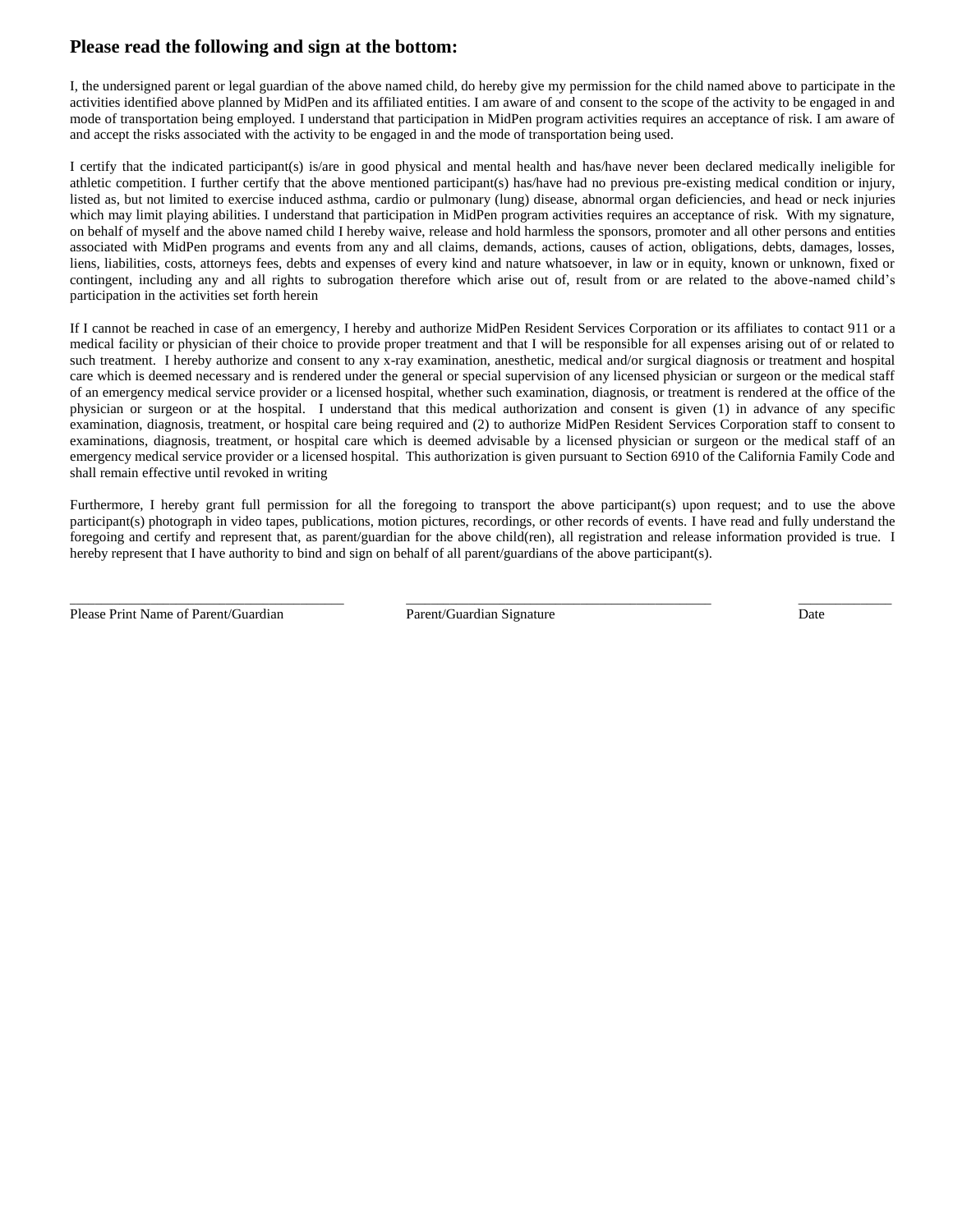

# **(Property Name) After School Program Parent Agreements**

Please read the following information carefully. You must sign at the bottom indicating that you understand and agree to all of the following.

#### **Basic Information Rules and State Requirements**

- 1. **Enrollment: Enrollment is limited.** Our hope is to have enough room for all children wishing to participate in our *(Property Name) After School Program*; however, we cannot always accommodate everyone. After receiving your completed forms, the ASP Staff will call to let you know if your child will be participating in the program and the date that they may begin.
- 2. **Attendance:** Students must attend program **5 days a week/ 3 hours a day**. Regular attendance is mandatory. Children are expected to stay for the entire duration of the After School Program each day. If a student is absent, written or verbal notification must be submitted or communicated to the ASP Staff the next program day.
- 3. **Student Pick-Up:** Children participating in the *(Property Name) After School Program* must be signed out by you or someone designated on the registration form (designated person must be 16 years of age and on registration forms). Your child must be picked up promptly at the end of the program. If your child has not been picked up by the end of the program, site staff will try to contact you and/or those individuals designated as emergency contacts.
- 4. **Discipline:** Participation in the *(Property Name) After School Program* is a privilege. A child must follow the rules of the program. *MidPen Resident Services Corporation* supports all core day school rules. Disruptive or disrespectful behavior towards other students or staff is cause for dismissal. We encourage you to discuss concerns about your child's behavior with the ASP Staff.
- 5. **Parental Support:** While *(Property Name) After School Program* Staff are committed and qualified, your help is needed to make the program the very best it can be. You are an important partner in our program's success, and we look forward to your help with events and activities, tutoring, field trips and other projects.

#### **Release Form for Statements and Photographs**

*MidPen Resident Services Corporation* periodically uses photographs of program participants for local, regional or state publicity of the After School Program. By my initials, I acknowledge receipt of this document and give permission for *MidPen Resident Services Corporation* use of statements, written and verbal, made by me, and/or photographs of my child in any and all corporate brochures, flyers or publicity documents published by *MidPen Resident Services Corporation* and its affiliates. If I do not initial this statement my child can still be part of the *(Property Name) After School Program.*

#### **Transportation**

### My child has permission to walk home from the *(Property Name) After School Program*; furthermore, I give permission for my child to sign themselves out of the *(Property Name) After School Program*. (Please check and initial if appropriate)

 $\Box$  Walk Home  $\Box$  Picked Up

I have read and understand all of the information above on this *(Property Name) After School Program* Parent agreement and I give permission for my child to attend the after school program. All of the information in my child's after school registration form and the after school emergency card is complete. I agree to follow the rules of the program and to help my child understand and follow the rules.

Please Initial

Please Initial

Please Initial

Please Initial

Please Initial

Please Initial

Please Initial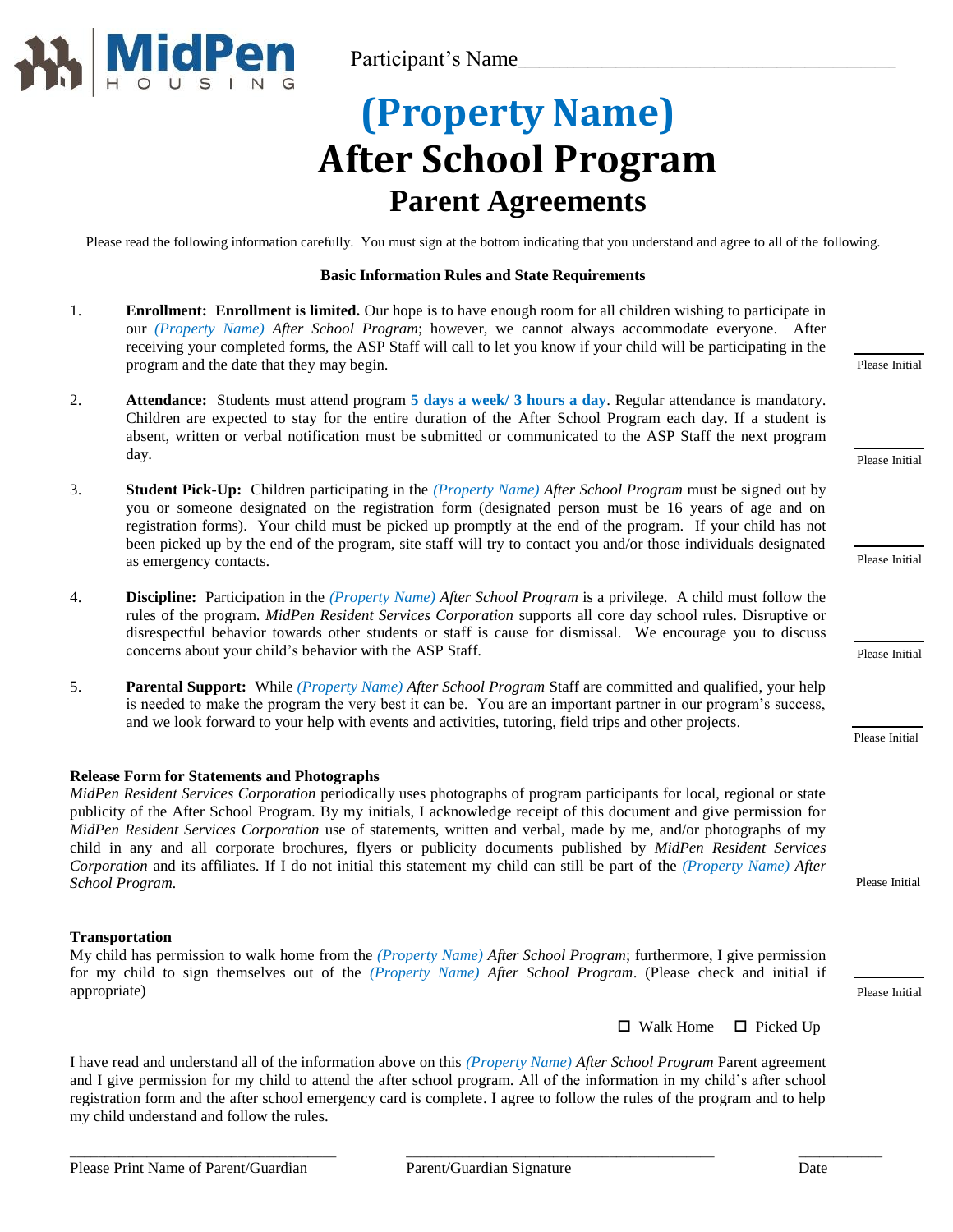### **Consent for the Release of Confidential Information and/or Records**

|                                                                                                    |                                                                                             |                                               |  | Date of birth                                                                  |  |  |  |
|----------------------------------------------------------------------------------------------------|---------------------------------------------------------------------------------------------|-----------------------------------------------|--|--------------------------------------------------------------------------------|--|--|--|
| Authorize the MidPen Resident Services Corporation (MidPen Services) staff at ____________         |                                                                                             |                                               |  |                                                                                |  |  |  |
|                                                                                                    |                                                                                             |                                               |  | to exchange confidential information related to the following categories as is |  |  |  |
| reasonably necessary for the rendition at my request of services to me or for my benefit, with the |                                                                                             |                                               |  |                                                                                |  |  |  |
| officers and/or employees of:                                                                      |                                                                                             |                                               |  |                                                                                |  |  |  |
|                                                                                                    | Name, title and address of person or organization to receive information                    |                                               |  |                                                                                |  |  |  |
| School Attending:                                                                                  |                                                                                             | Name of School District: Current Grade Level: |  |                                                                                |  |  |  |
|                                                                                                    | The following records and/or information: (Client must initial the appropriate boxes.)      |                                               |  |                                                                                |  |  |  |
|                                                                                                    | <b>Initial:</b> Academic Performance/Education                                              |                                               |  |                                                                                |  |  |  |
|                                                                                                    | Initial: _________ Attendance/Truancy <b>Initial:</b> _______ Mental Health / Psychological |                                               |  |                                                                                |  |  |  |
| <b>Initial:</b> Crade Reports                                                                      |                                                                                             |                                               |  | Initial: ________ Housing / tenancy related issues                             |  |  |  |
|                                                                                                    | Initial: _______ Alcohol / Substance abuse    Initial: ______ Employment / Vocational       |                                               |  |                                                                                |  |  |  |
|                                                                                                    | Initial: ________ Access to student portal Initial: _______ HIV / AIDS related information  |                                               |  |                                                                                |  |  |  |
| Initial: _________ Social, emotional and behavior issues                                           |                                                                                             |                                               |  |                                                                                |  |  |  |
|                                                                                                    | <b>Initial:</b> ___________ Physical health issues                                          |                                               |  |                                                                                |  |  |  |
| Other:                                                                                             |                                                                                             |                                               |  |                                                                                |  |  |  |
|                                                                                                    |                                                                                             |                                               |  |                                                                                |  |  |  |

I understand:

- My child's health records are protected under the California Welfare and Institutions Code (WIC) and the federal Health Insurance Portability and Accountability Act (HIPAA) of 1996, and cannot be disclosed without my written consent unless otherwise provided for by the regulations.
- That the information disclosed will be used to assist my child in applying for, obtaining or receiving benefits, treatment or services for which I may be eligible.
- That I have the right to receive a copy of any information disclosed and to discuss it with MidPen Services staff.
- That I have a right to a copy of this consent form upon my request.
- That I can revoke this consent at any time by writing a note and delivering it to MidPen Services staff or telling a Services staff. If not earlier revoked, this consent shall automatically terminate and expire upon termination of the lease.
- If information has been disclosed in reliance upon this consent, the program is not required to try to retrieve that information upon revocation of this consent.
- I further understand that this authorization is voluntary and that I may refuse to sign this authorization.

I have read this release form or it has been read to me, and I understand its contents.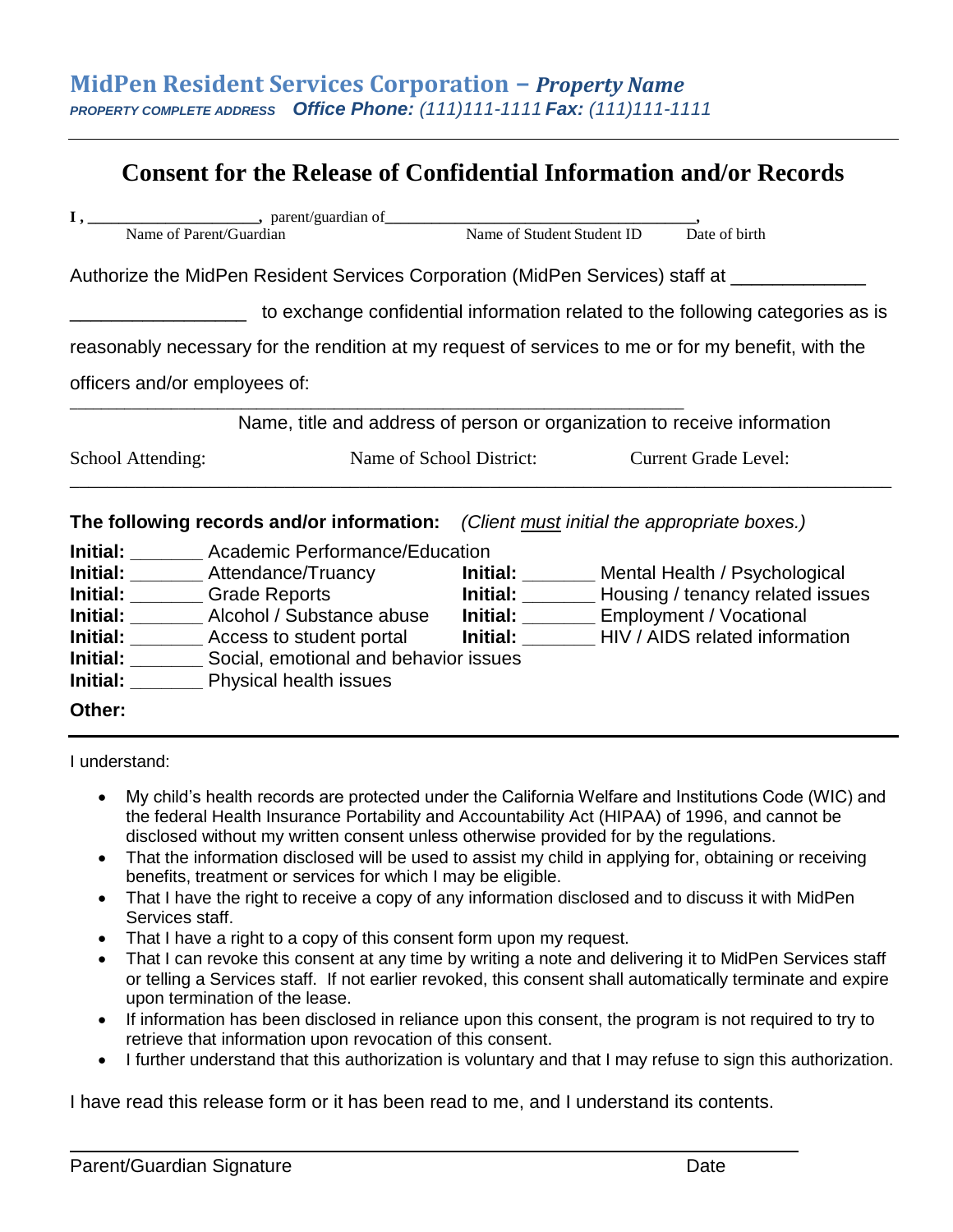### **Prohibition on Re-disclosure and Confidentiality Notice:**

This communication along with any file transmitted with it, is **CONFIDENTIAL** and is intended for the named recipient only. It may contain sensitive or confidential information protected under applicable state and federal law. It must be handled and/or disposed of accordingly. **Federal regulations prohibit further disclosure without specific written consent from the person to whom it pertains.**

### **I certify that I have reviewed with the resident/client or with his/her representative this Consent to Release Confidential Information:**

Signature of authorized Staff Date

Print Name \_\_\_\_\_\_\_\_\_\_\_\_\_\_\_\_\_\_\_\_\_\_\_\_\_\_\_\_\_\_\_\_\_\_\_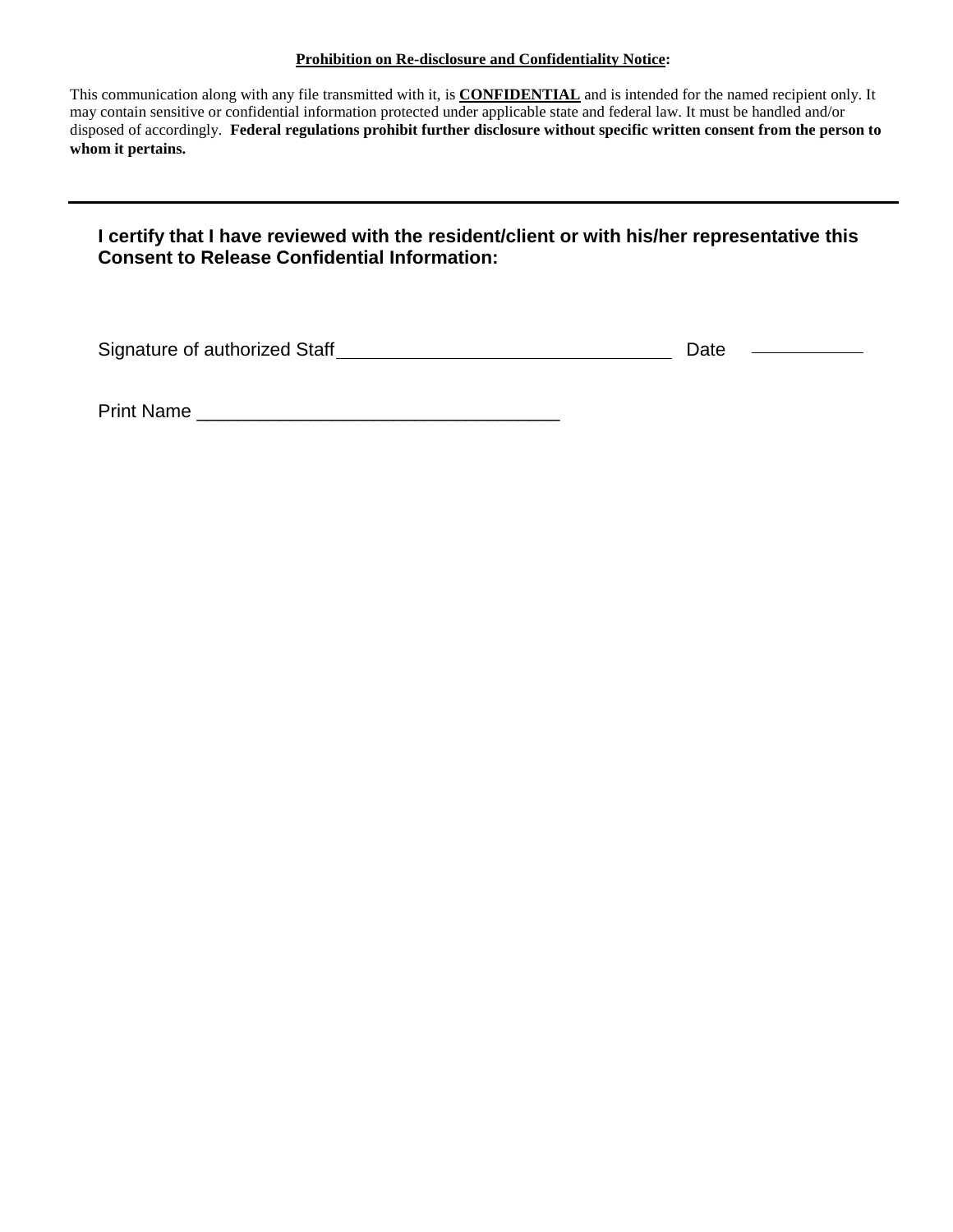## **Behavior and Discipline Policies**

The MidPen Services After-School Program strives to provide a warm and welcoming environment for students and families. Our expectation is that everyone in our community will behave in a respectful, responsible and caring manner toward one another. The following behavior and discipline guidelines have therefore been established.

Any form of lewd behavior, bullying, aggression, violence, disrespect or foul language will not be tolerated. Clothing, toys, books or any other objects depicting, displaying or supporting any of the aforementioned will not be allowed.

### *Infractions will be dealt with as follows:*

o **First Infraction:** Student will receive a warning.

**Who:** Family Services Coordinator only.

**What:** Use behavioral display chart (Green, Yellow, Red Cards or similar display of warning) **When:** Document day and time of infraction. This is not to be carried onto the next program day.

o **Second and Third Infractions:** Student will be relocated to the "island" to complete a "Student Reflection," observe other students and parents will be notified.

**Who:** Family Services Coordinator contacts parents and keeps documentation.

**What:** Use behavioral display chart (Green, Yellow, Red Cards or similar display of warning). Additionally, Family Services Coordinator should keep documentation regarding incident if it seems to be a regular behavioral concern.

**When:** Document day and time of infraction.

o **Fourth Infraction:** Student will be suspended from the program for a period of one week, depending on the severity of incident.

- Once Family Services Coordinator has contacted supervisor, Family Services Coordinator will communicate with Property Management and Family Services (provide Program Manager with email documentation of conversation)
- Complete an Incident Report
- **What:** Use behavioral display chart (Green, Yellow, Red Cards or similar display of warning). Additionally, Family Services Coordinator should keep documentation regarding incident if it seems to be a regular behavioral concern.
- **When:** Document day and time of infraction. Contact supervisor after program of that day.

*If unacceptable behavior continues after the period of suspension, the student will be dismissed from the After School Program.* 

**Who:** Family Services Coordinator, Program Manager, and Sr. Program Manager must discuss situation prior to final decision to suspend student from program. Once AC has contacted supervisor, Family Services Coordinator will communicate with Property Management and Family Services (provide Program Manager with email documentation of conversation)

**What:** Written letter to parents of student regarding cause of suspension is required. **When:** Determined at time of discussion with management.

Parent Signature Date

**Who:** Family Services Coordinator MUST first contact supervisor and explain the situation prior to informing student and parent regarding possible suspension.